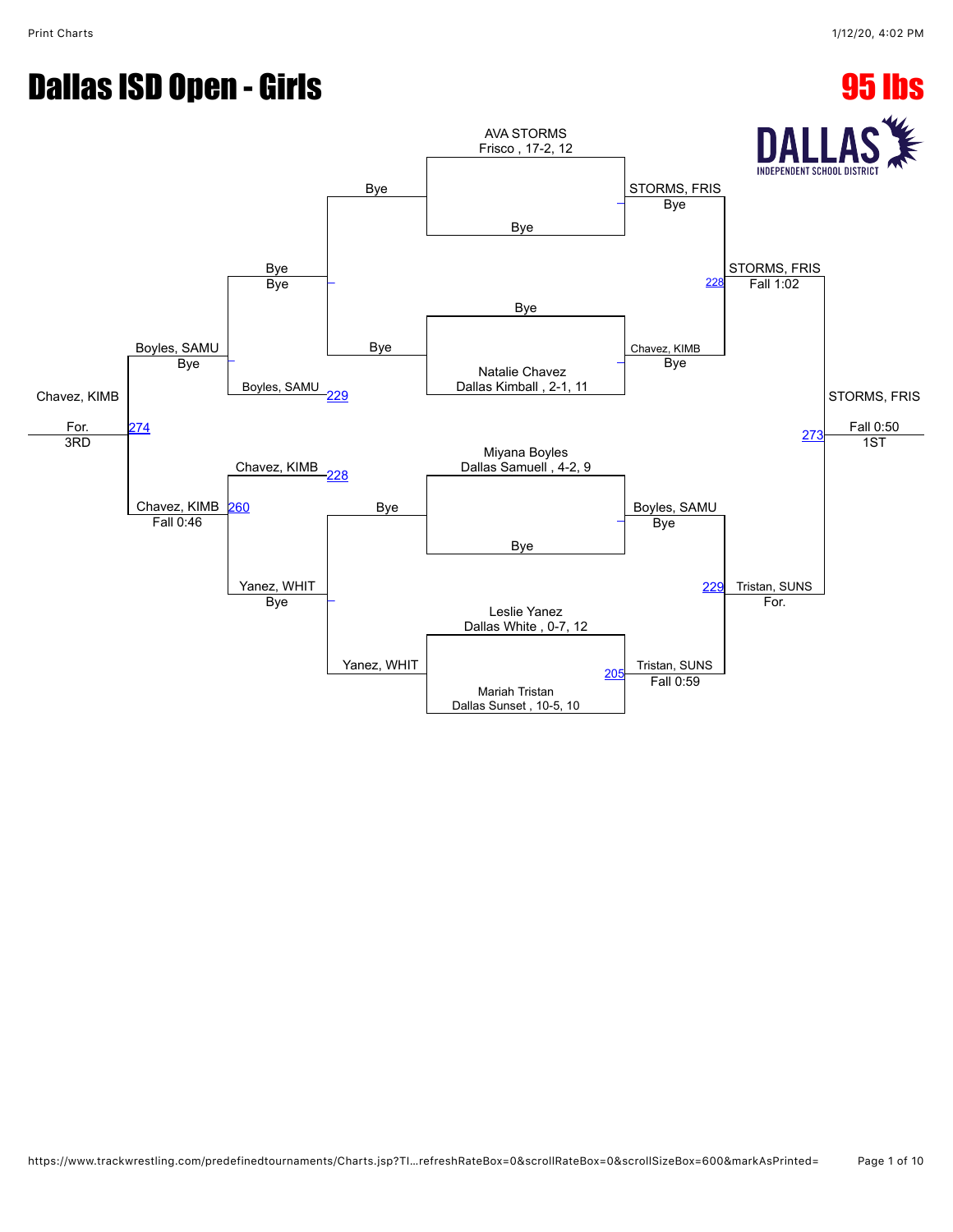#### **Dallas ISD Open - Girls 102 lbs**

**DALLA INDEPENDENT SCHOOL DISTRICT** 

**Round 1 Round 2 Round 3**





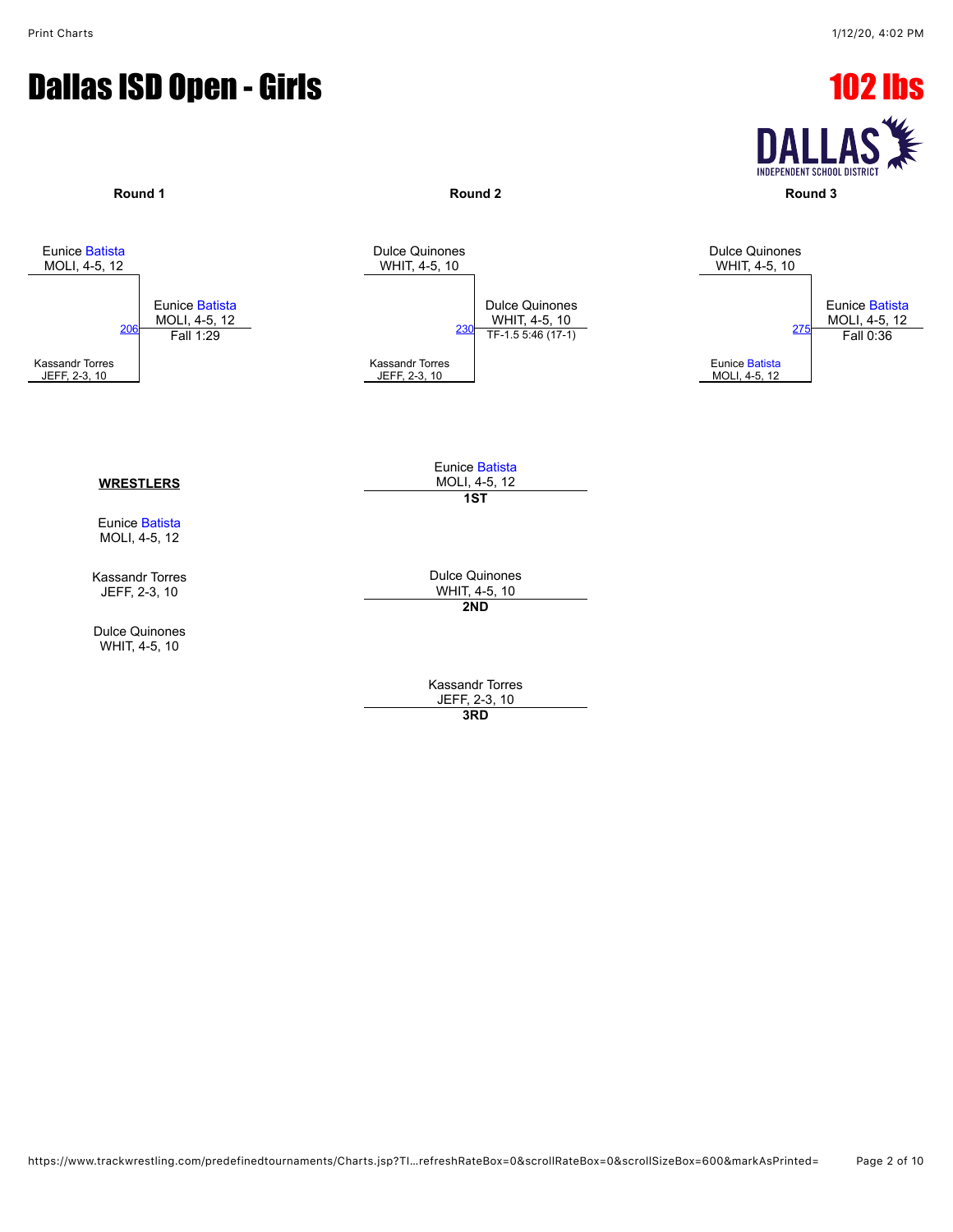# **Dallas ISD Open - Girls 110 lbs**

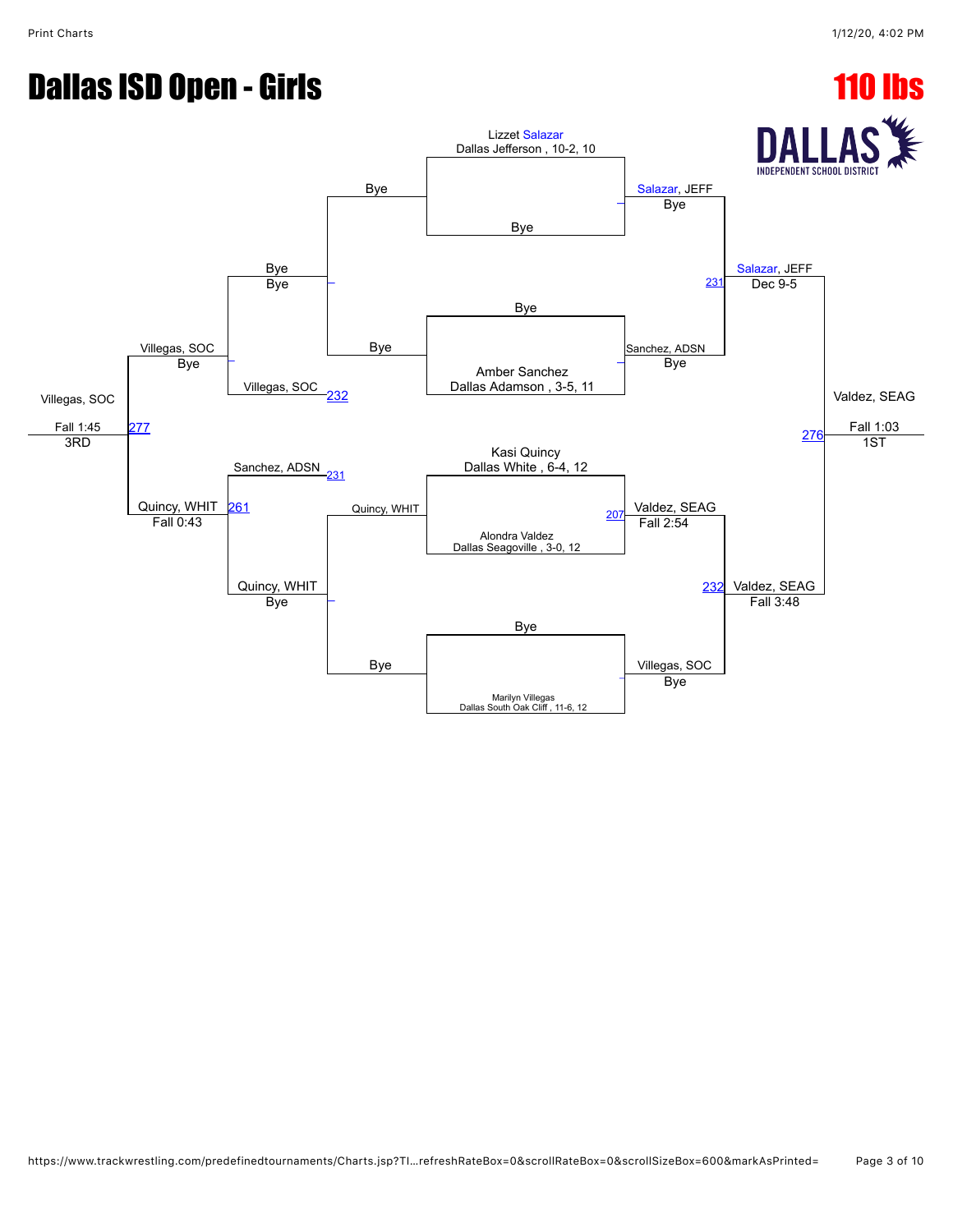## **Dallas ISD Open - Girls 119 lbs**

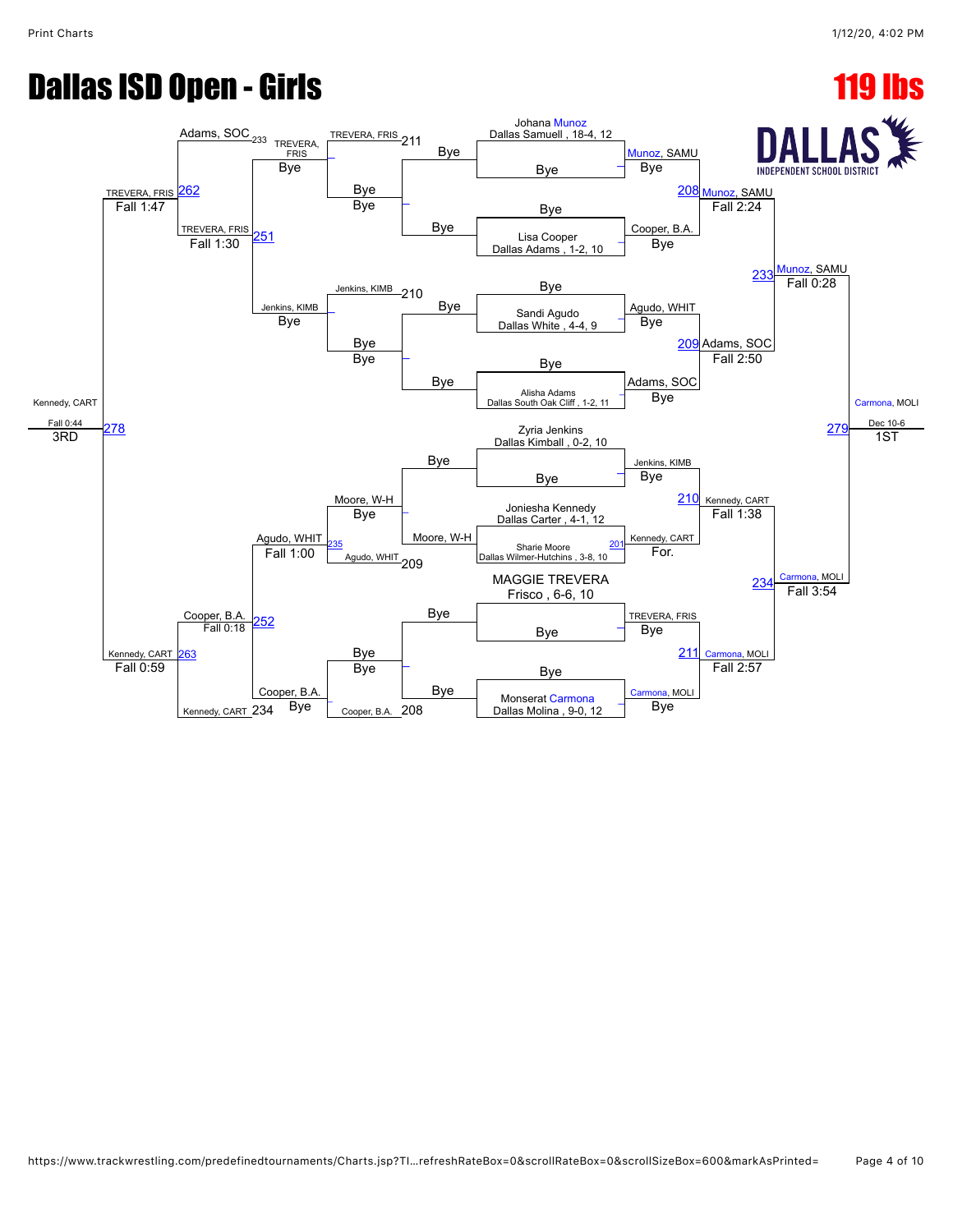### **Dallas ISD Open - Girls 128 lbs**

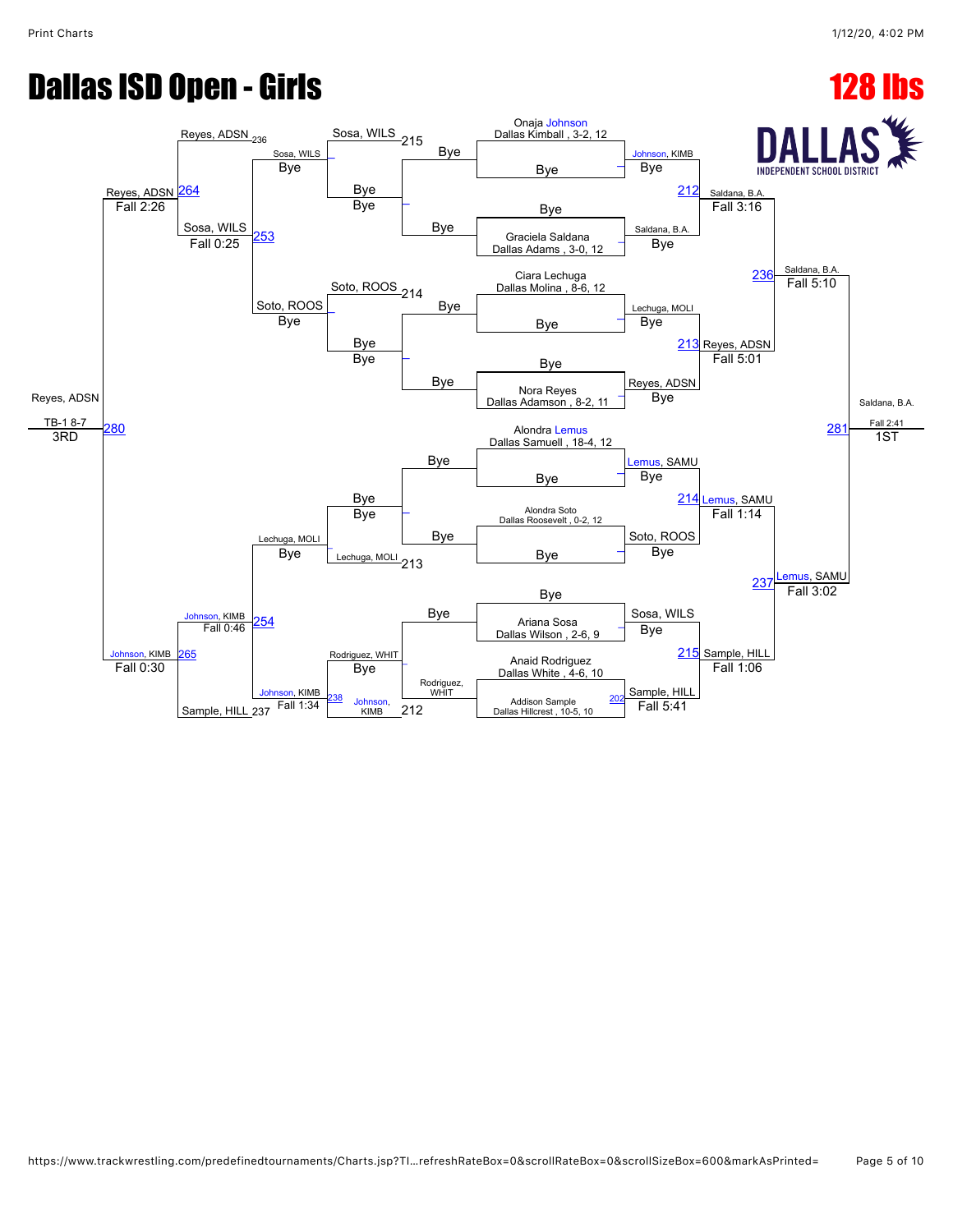### **Dallas ISD Open - Girls 138 lbs**



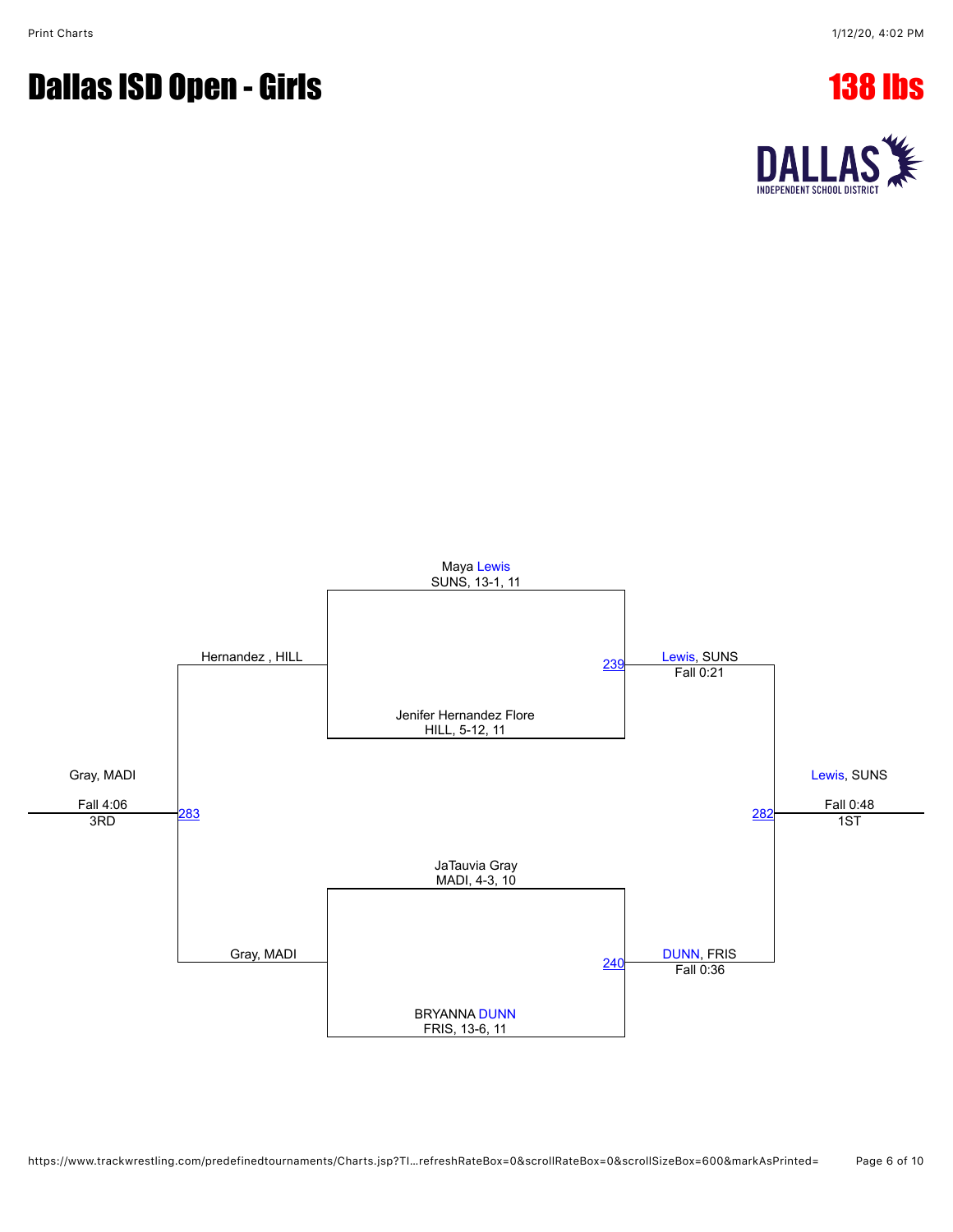## **Dallas ISD Open - Girls 148 lbs**

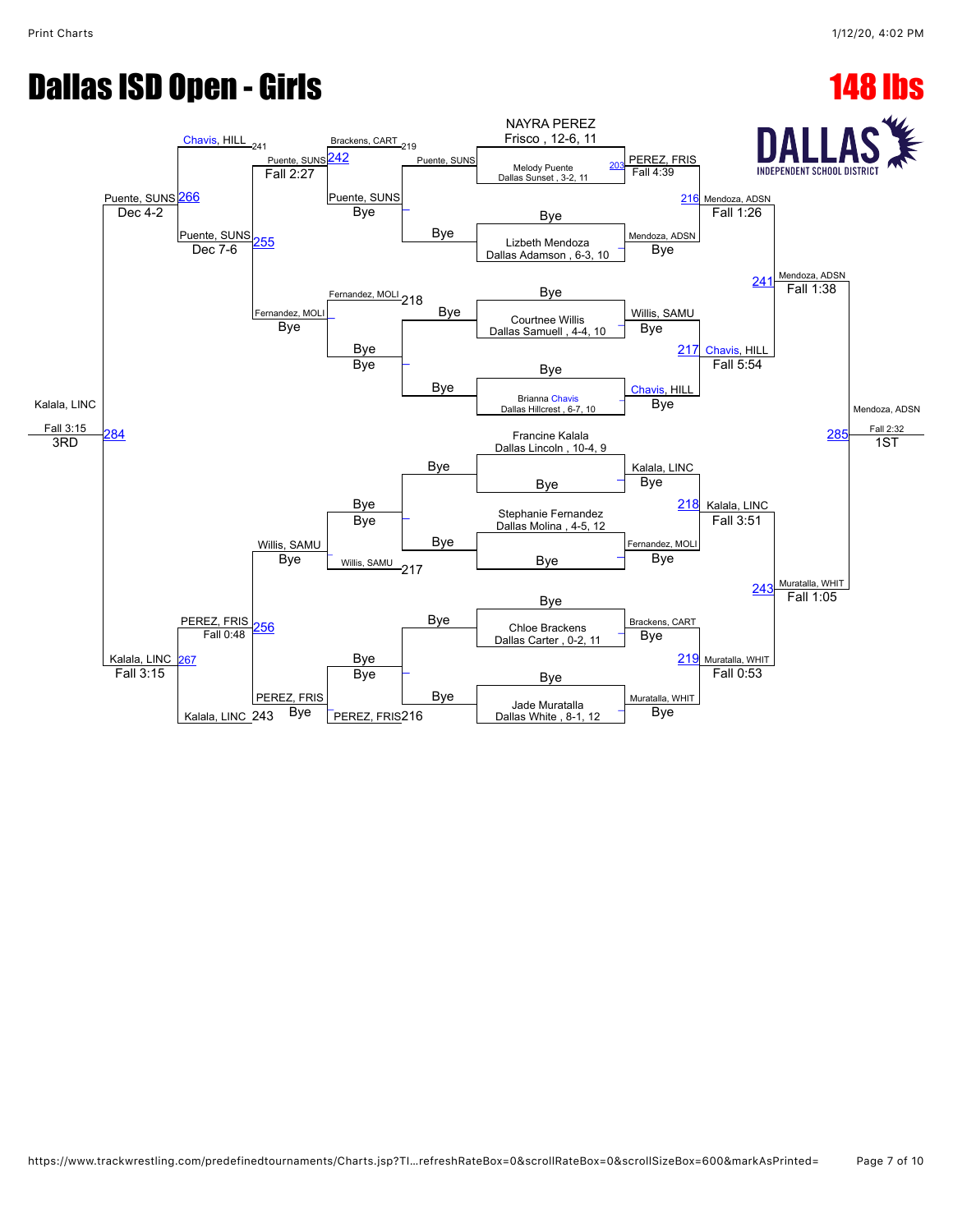## **Dallas ISD Open - Girls 165 lbs**

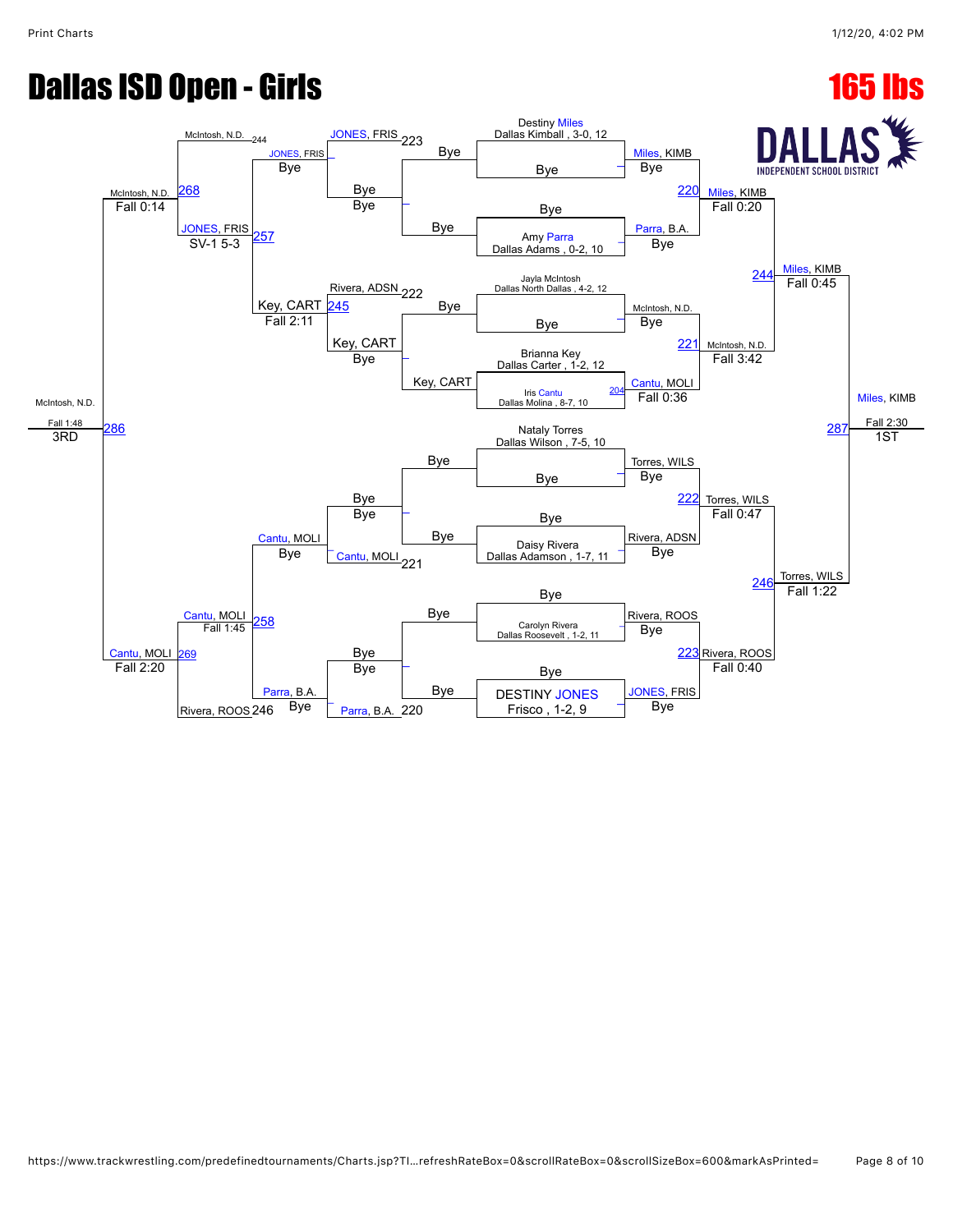# **Dallas ISD Open - Girls 185 lbs**